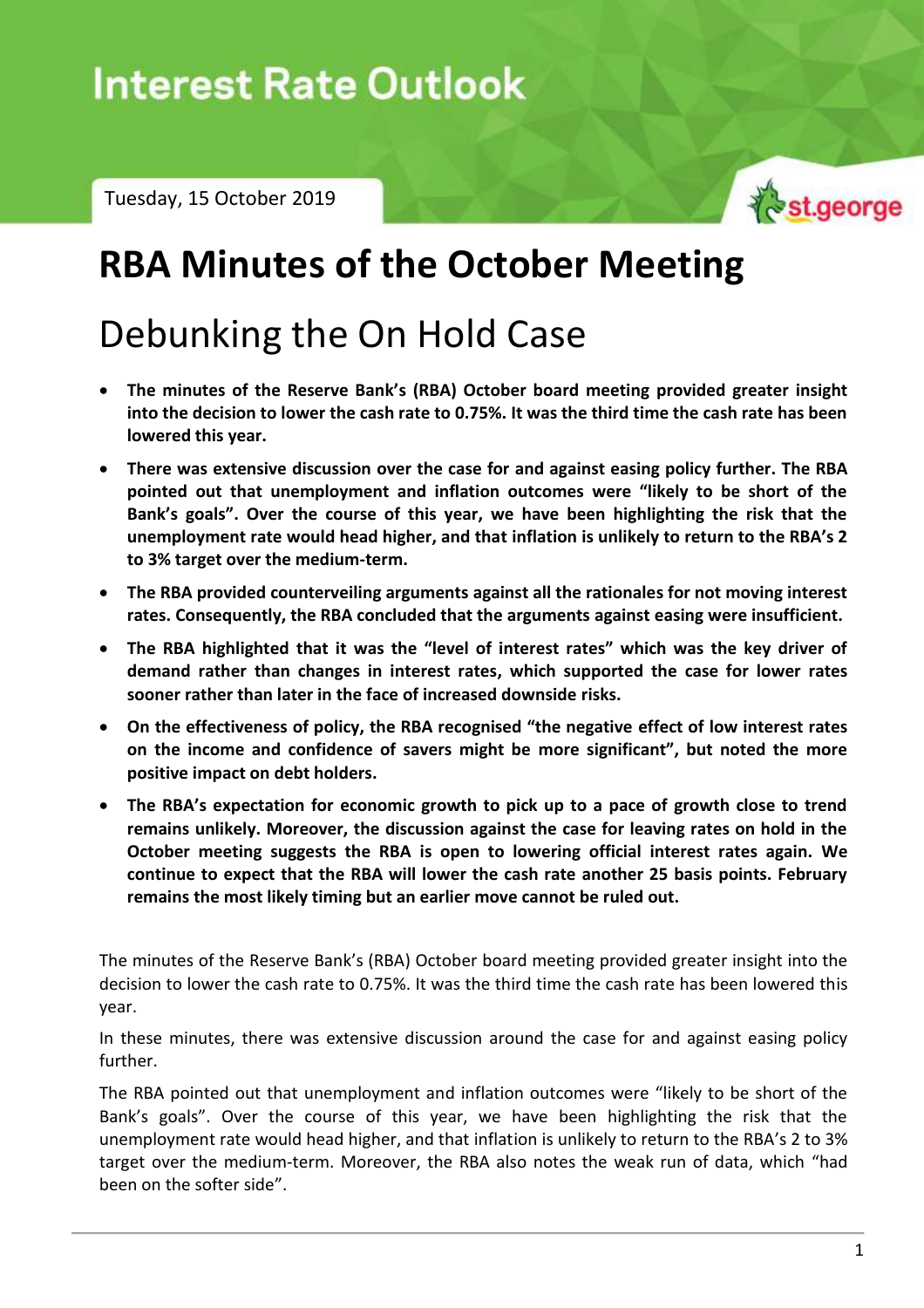In the arguments against easing, the RBA noted that:

- Monetary policy was already expansionary and that the lower exchange rate was also supporting growth
- There was an argument for monetary stimulus to be kept in reserve to address future economic shocks
- There was strength in employment growth
- Policy stimulus might be less effective than in the past
- The housing market might be overinflated by lower interest rates

Nonetheless, there were counterveiling arguments against all of these points. Firstly, there were downside risks to the global growth outlook and questions around the impact of fiscal and monetary stimulus. The RBA also highlighted that it was the "level of interest rates" which was the key driver of demand rather than changes in interest rates.

In addressing the strength in employment, the board noted that all the strength in employment had been matched with higher participation, so there had been no reduction in spare capacity.

On the effectiveness of policy, the RBA recognised "the negative effect of low interest rates on the income and confidence of savers might be more significant", but noted the more positive impact on debt holders and that "household interest payments exceeded receipts by more than two to one". The RBA also once again referred to the transmission mechanism of lower rates on the exchange rate as working effectively.

Finally, the impact on asset prices was not "unlikely to represent a risk to macroeconomic and financial stability". Higher asset prices also helped boost economic growth, as it assists in boosting household wealth and encourages home building.

Consequently, the RBA concluded that the arguments against easing were insufficient.

On the RBA's assessment of economic conditions, there was a sombre assessment of the international economy, particularly in relation to the manufacturing sector and the impact of recent trade tensions.

In regards to the domestic economy, the RBA remained hopeful of an improvement in economic activity. The RBA pointed to its liaison program of a "mild pick-up in retail sales since July". However, there was more pessimism among dwelling investment, in which the decline was "greater than had been expected a few months earlier". The outlook for non-mining investment remained "favourable".

The conditions which have led the RBA to lower official interest rates is expected to continue. There have been limited signs of a meaningful response to the recent stimulus, and we continue to see downside risks to the outlook.

The RBA's expectation for economic growth to pick up to a pace of growth close to trend remains unlikely. Moreover, the discussion against the case for leaving rates on hold in the October meeting suggests the RBA is open to lowering official interest rates again.

We continue to expect that the RBA will lower the cash rate another 25 basis points. February remains the most likely timing but an earlier move cannot be ruled out.

> **Janu Chan, Senior Economist** Ph: 02-8253-0898